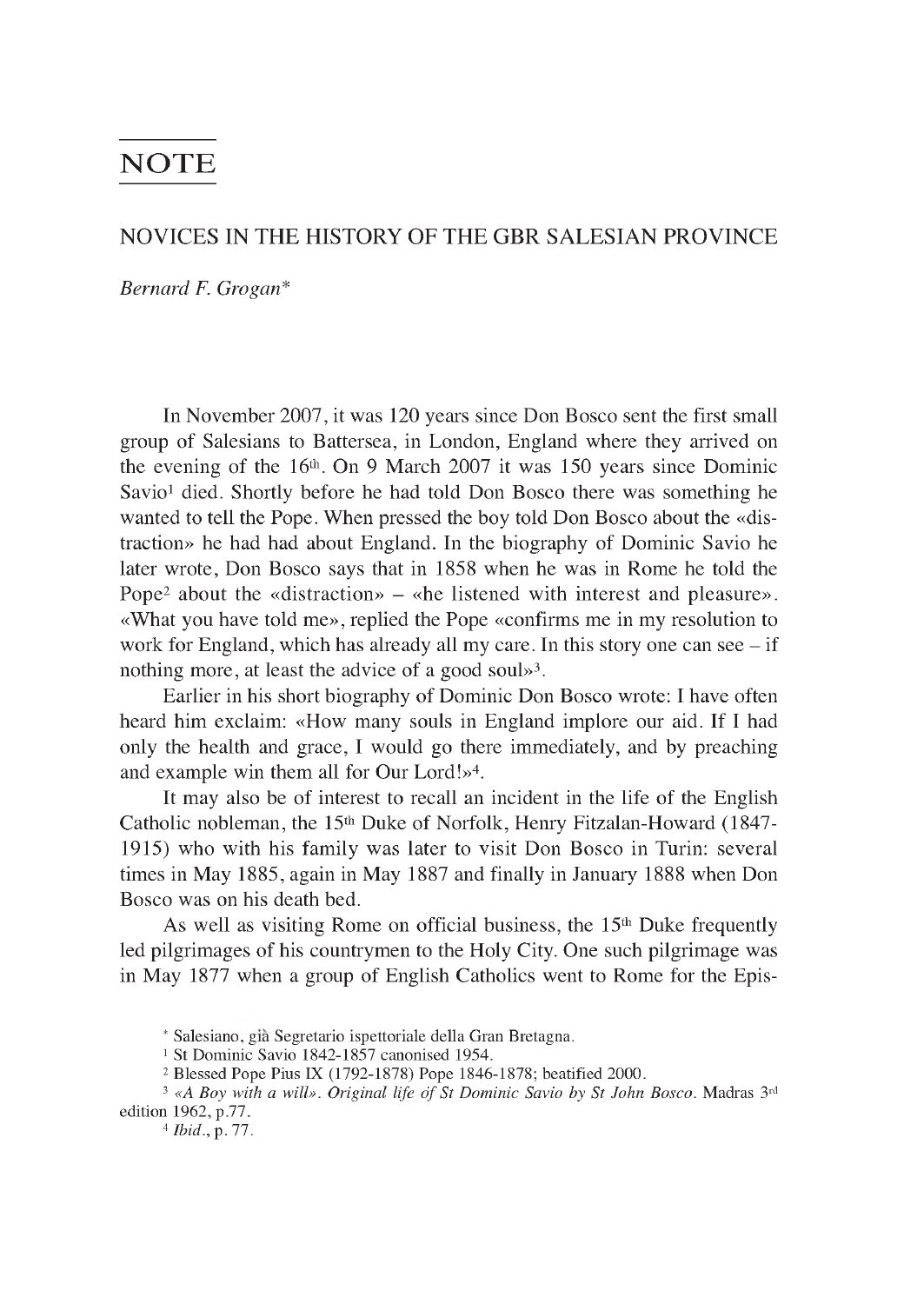copal jubilee of Pope Pius IX. The Duke read an address to which the Pope replied extempore... «Inghilterra! Inghilterra! Io prego sempre per Inghilterra!» [England! England! I always pray for England!].

This note is an attempt to provide the conclusions of an extensive statistical survey covering the last 120 years of Salesian vocations nurtured and cultivated in the «English Province» under its various guises, by the various communities, and with particular reference to the Novitiates during this period.

Although the first three Salesians sent by Don Bosco himself (1815 1888) arrived in England in 1887 and formed a community in Battersea5, from a juridical point of view the Province came into existence only in 1902 (with quite a number of other Provinces around the Salesian world). It underwent not only great expansion but also subdivision with the resulting creation of other independent autonomous juridical circumsciptions. Houses were opened in South Africa, Malta, Ireland and Scotland. Later, as part of the Salesian Congregation's «Project Africa», for twenty-five years there were also two houses in Liberia, West Africa attached to the Province. In 1969 the Vice Province of Ireland and South Africa was established; in 1980 Malta became a Delegation of the Irish Province; and in 2004 Liberia became part of the West Africa English-speaking Vice Province (AFW).

The statistical data in the second part of this note is taken mainly from the official records of the Congregation found in the annual Elencos or year books, archive files and computer records in the Generalate in Rome, and in the Provincial archives of the GBR Province in Stockport, England. Since December 2006 these have been in the new location of the Provincial Office in Bolton. The central records in Rome are not, however, totally reliable in recording the historical reality. Among other things they depend on the accuracy of the information provided to the centre by the local and provincial communities. These sources can sometimes not fulfil this responsibility for a variety of reasons. It may be recalled, for example, that during the twentieth century there were two World Wars that at times made such communication difficult if not impossible. Naturally, simple mistakes in transcription and other human error can also play their part.

As Fr W.J. Dickson SDB mentions in his book: «One of the most striking features of the early years at Battersea was the startling growth in the number of Salesians, from 3 to 37 by 1898. This dramatic growth in numbers

<sup>5 1888</sup> London, 26 Trott Street; 1889 London, 124 High Street; 1890-London 64 Orbel Street.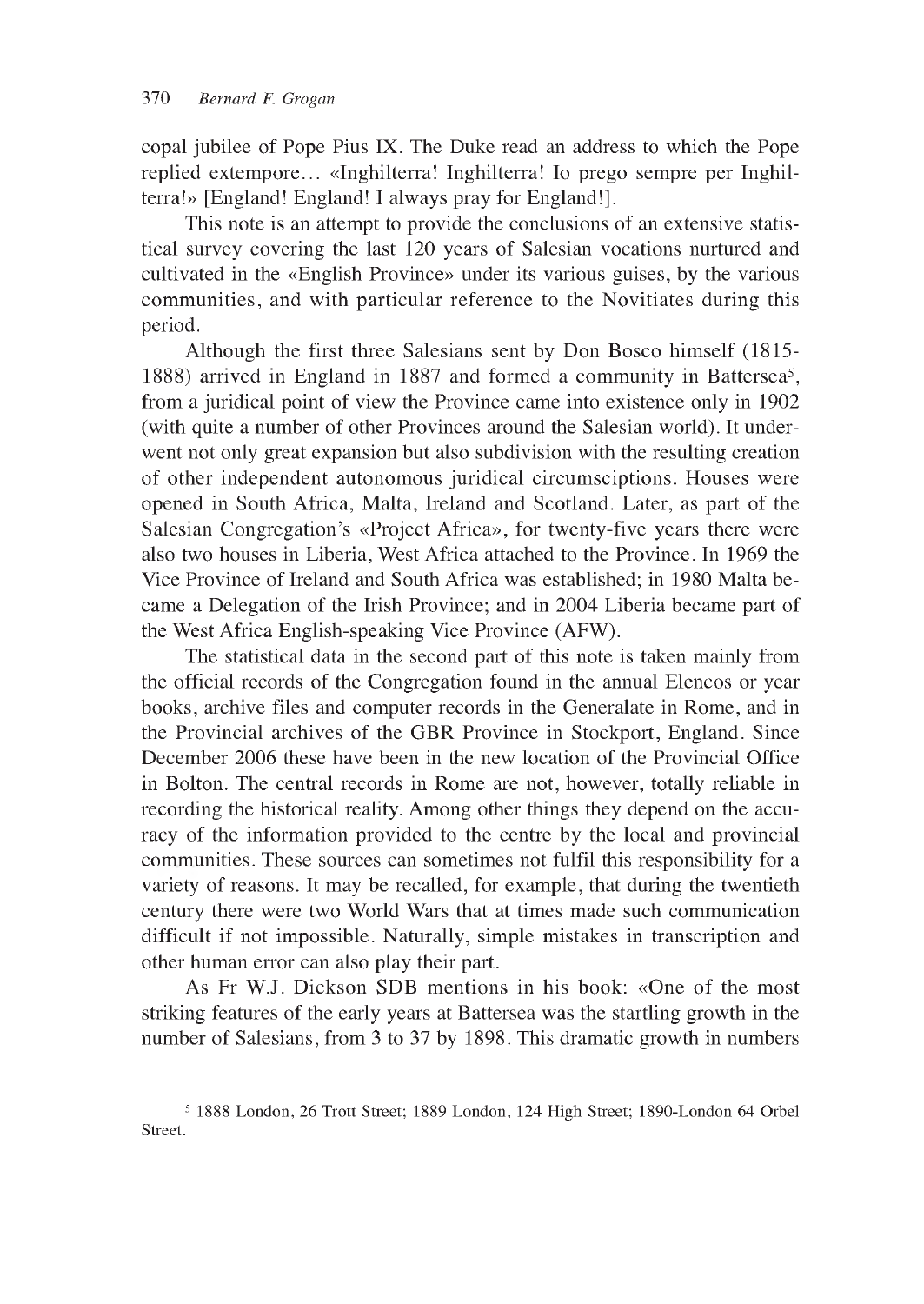was due in large part to the intake of English vocations. There were a number of boys who came to stay with the Salesian community at Battersea... The very first of these to be accepted as a student for the priesthood was John Pash in August 1888»<sup>6</sup>. Sadly John Pash died in hospital the following year on March 24th 1889.

On January 3rd 1890 the small community welcomed two new aspirants, Charles Buss7 and Ernest Goddard. In September that year Charles Buss was sent to Italy to begin his novitiate at Foglizzo. There he became a Salesian, making his profession at Valdocco on 11.12.1891. Later as a priest he worked in England and the United States where he died in 1938... Ernest Goddard soon left Battersea and died in an accident some months later.

However their places and others were soon filled in a pattern that was to be repeated in subsequent years.

In a letter to Don Rua<sup>8</sup> in July 1890 Fr Macey<sup>9</sup> writes about using three or four aspirants to the priesthood as «pupil teachers» in the elementary school who by taking the necessary examinations could in a few years become qualified teachers. The Trott St Roman Catholic School Log Book records the following as pupil teachers, accepted on the dates indicated. [Their age at the time, discovered from other sources is added in brackets]. William Kelly 16 January 1890 (14); Bernard Hopper 25 April 1891 (15); John McCourt 23 Sept. 1891 (14); Walter Austen October 1893 (23); John Noonan 1895 (15)10. In 1896 Bernard Hopper, who in February 1894 had gone to the Teachers' Training College at Hammersmith, London, became the School Master.

<sup>6</sup> William John DICKSON, *The Dynamics of growth*. The foundation and development of *the Salesians in England.* Roma, LAS 1991.

7 Charles Buss (1873-1938): born London 04.04.73 nov. Foglizzo 23.08.90 - 11.12.91 prof perpet at the Oratory; ord 12.06.97 in Turin. Then in Valdocco until going to the United States in 1901; Returned to London 1915-22 (Military Chaplain during the War); and then back to the United States. Died in Patterson 18.08.38.

8 Blessed Michael Rua (1837-1910) the first successor of Don Bosco; beatified 1972.

9 Charles Bernard Macey dob 28.12.1854. Entered the Oratory in Turin 1880. Novitiate: San Benigno Canavese 02.02.81-07.10.1882 Ordained in Turin 24.09.1887. 16.11.87 -10.10.1919 in Battersea (Rector 1889-1902 and 1909-1919) (Provincial 1902-1909; Pro-Provincial 1916-1919). Chertsey (Rector 1919-1925). Died in Chertsey 09.08.28.

10 From Salesian official records: After the novitiate 08.12.92-08.12.93, Bernard Hopper; William Kelly, and John McCourt all made their perpetual profession on 08.12.1893, as did Michael McCarthy. Walter Austen is recorded as making his novitiate 17.10.93 - 16.04.96 and then taking his perpetual vows. John Noonan (dob 08.05.79) is listed as a novice 26.11.93 05.07.99 (when he made his temporary profession, and then his perpetual profession on 06.05.02). In fact he was only 14 on 24.11.93.Aloysius Hawarden is recorded as having made his novitiate at Battersea  $08.12.92 - 21.10.93$  (which obviously is not even twelve months!). From his personal record card it emerges that he entered Battersea on 20.11.1891, was clothed by Fr Macey on 04.05.1892 before beginning his novitiate on 08.12.1892.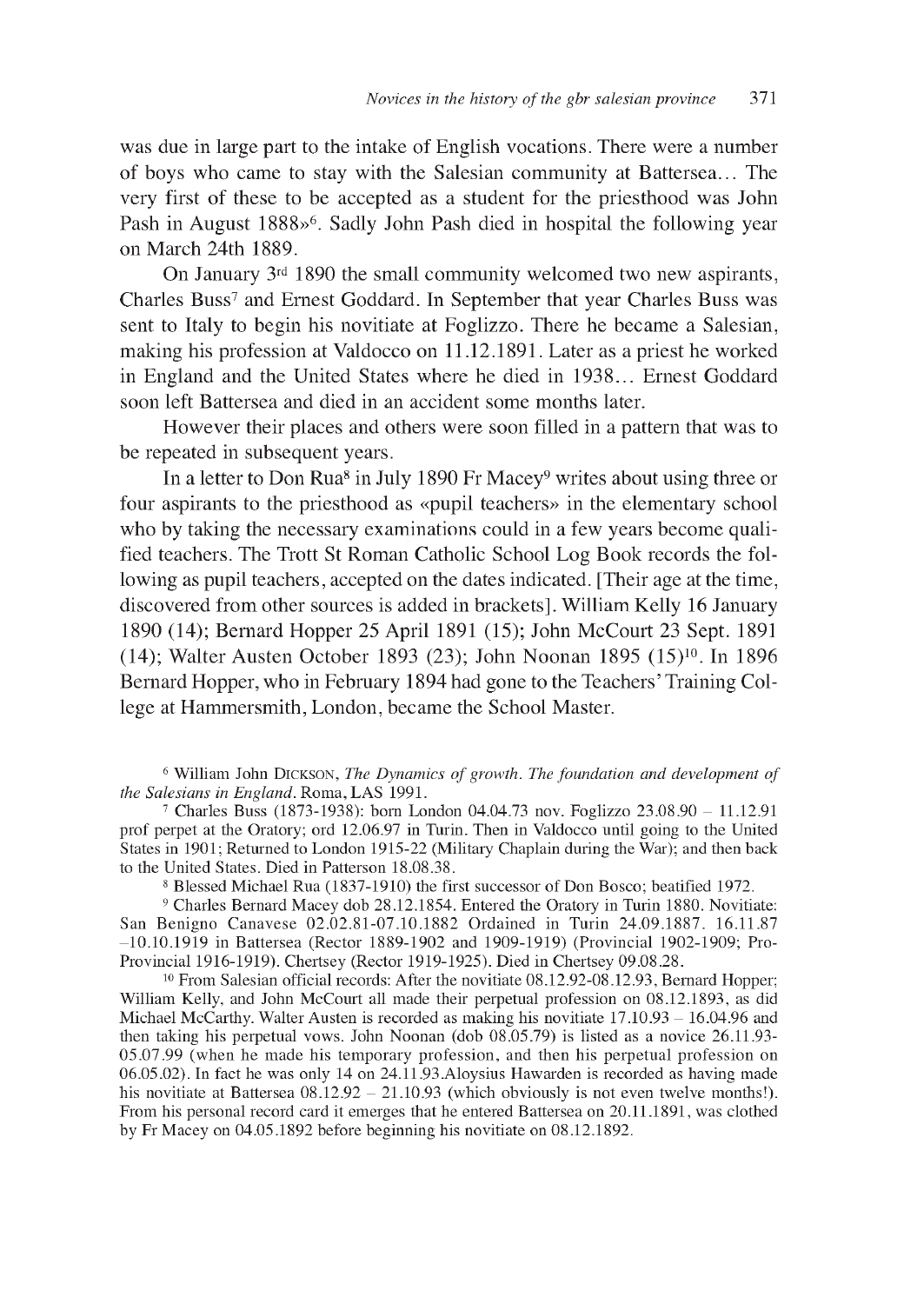As will be seen in the course of this presentation, although of necessity the earliest aspirants and novices were housed, educated, and formed in the house of Battersea with Fr Juvenal Bonavia<sup>11</sup> as Novice Master, it was Burwash in Sussex that became the second Salesian house in England and the official novitiate in 1897. Newly ordained Fr Eneas Tozzi12 recently arrived from Italy became the Rector and Novice Master in 1898.

A Salesian community had been sent to Cape Town, South Africa, the year before the opening of Burwash, and in 1902 Fr Tozzi was sent out there to take over from Fr Frederick Barni as Rector.

This meant that another novice master was required in Burwash, and although for a short time Fr William Brown was given this responsibility, James (Giacomo) Simonetti<sup>13</sup> (not yet ordained) was sent from Italy to prepare for this office. After his ordination in September 1905, he finally became Novice Master in October 1906 and remained in that position until 1959 - an extraordinary length of time by any reckoning.

After some fallow years during and after the First Word War, in 1920 Fr Simonetti and the Novitiate moved from Burwash to Cowley Oxford, and

11 Fr Giovenale Bonavia: dob 26-10.1865; nov. San Benigno Canavese 01.08.81 07.10.82 perpet. Prof.; ordained 26.05.1888 Turin; Arrived in England 18.09.1888. Died in London 23.01.04.

12 Fr Eneas Tozzi (1875-1958). As a boy at Faenza he had an extraordinary meeting with Don Bosco *[The Biographical Memoirs of St John Bosco*. New York, Salesiana Publishers New Rochelle 2003, vol. 18. p. 325]. He made his novitiate at Foglizzo, 02.11.91-02.11.93. Ordained in Turin 7 November 1897, he was sent to England, to Burwash as Master of Novices until 1901. He then arrived in Cape Town 12 February 1902 where he was Rector until 1923, and then after being Rector of Lansdowne for three year, in 1926 he was appointed Provincial of England and Ireland 1926-1941. Between 1941 and 1942 and between 1946 and 1950 he was Provincial of the Western United States Province. In between he was the Delegate of the Rector Major for England and Ireland, the Eastern and Western United Staes, Mexico Cuba and Central America. He was then in the Eastern United States (1950-54) before returning to England where he died in 1958.

13 James (Giacomo) Simonetti (1880-1961) dob 03.04.1880 (Polignano); nov. (Foglizzo) 05.10.97-03.10.98 perpet; ords: Lector + Acolyte London 24.09.04; Diac. London 17.06.05; priest London 23.09.05; Burwash 24.10.06 > 01.09.19 -Novice Master Oxford 01.10.20 > 15.08.36 -Novice Master; Beckford 01.09.36 > 25.08.51 - Novice Master; Burwash 25.08.51 > 06.08.58 - Novice Master. Died 23.05.61 at Melchet Court. (The Elencos place him at Burwash among perpet professed): in 1903 (with Frs Brown and Campana); 1904 (with Fr Brown); 1905 (with Frs de Bary and Brown) – Then in 1906 and 1907 as a priest with Fr M de Bary; 1908 (with Frs de Bary and A Sutherland); 1909 (with Fr Sutherland); 1910 (with Frs Willams and Brown); 1911 and 1912 Rector with Fr Ramspott; 1913 Rector with E. Goy; 1914 Rector with J. Connor; 1915 and 1916 and then 1917, 18, 19 (no novices) Rector with E. Goy and J. Connor; 1920: Fr A. Franco, J. Simonetti, E. Goy. Then in 1921 to Cowley, Oxford as Novice Master until 1936 and Rector 1922-1936. Then Novice Master in Beckford 1936-1951 and again in Burwash 1951-1959. He then moved to Melchet Court where he died 23.05.1961.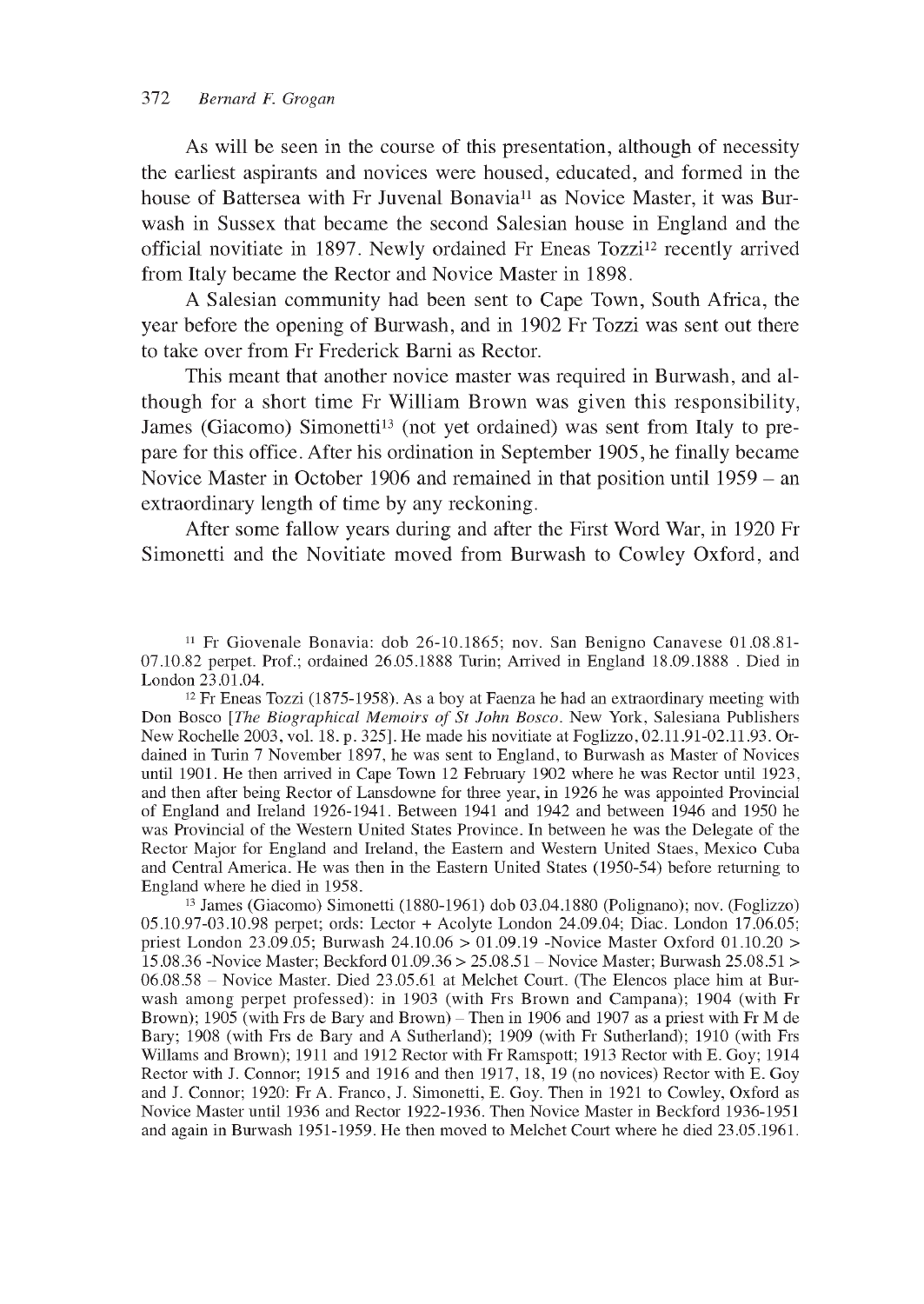then in 1937 to Beckford in Gloucestershire. In 1951 Fr Simonetti and the novitiate returned to Burwash. Subsequently, the novitiate had a number of homes as will be explained later.

However to return to the beginnings, and a description provided by a French visitor: «The Salesian House at Battersea (London) counts only six years of existence and already it looks like an over-crowded bee-hive. The hive it is true, is but a small one: six priests, fourteen young religious or novices, all dressed in the religious habit  $-$  it is a charming community! Add to these some eighteen classical students, and you will have the whole internal family»14.

Considering these resident prospective vocations it is possible, in theory at least, to divide them into three groups. On arrival they were considered (and, as will be seen later, were officially described) as aspirants. If they persevered and showed further promise they became, in the Italian word used at the time (and for many years subsequently), «ascritti»15. Whether this is to be identified as novices is not immediately clear. Certainly the word is applied, on occasion, to officially recognised novices. But it is also used of those who were clearly not. It is possible that at some time it referred to those who had been clothed with the religious clerical habit: a custom that, at the time and even later, was also followed in diocesan seminaries including minor seminaries and was not necessarily related to the students being formally tonsured clerics or novices16.

On the successful completion of their canonical period of novitiate they made their religious profession (often in these early days when it was still possible, their perpetual profession) and thereby became members of the Salesian Congregation. On October 20th 1893, just days after the solemn opening of the new Sacred Heart Church in Battersea which took place on October 15th, «in the old chapel in the presence of the Rector Major, of Don Barberis and of the other confreres, the novices Ernest Blackborow, Festini Fortunato, Aloysius Hawarden and Michael McCarthy made their solemn vows, It was the first profession in England». On October 22nd «In the new Church the Rector Major gave the clerical habit to six other novices»17.

<sup>14</sup> Published in the English Language *Salesian Bulletin,* Nos 25-26 Nov and Dec. 1894.

<sup>15</sup> cf Don Bosco in MB XVIII 144. The Fourth General Chapter (the last held under the guidance of DB) held at Valsalice beginning on September 1st 1886. On September 2 «The Saint further recommended that the present terminology used, such as *Ascritti* [enrolled] and *Anno di Prova* [year of trial] be maintained instead of novice and novitiate. The latter terms are neither necessary nor convenient», he said.

<sup>&</sup>lt;sup>16</sup> Cf J. DICKSON, *The Dynamics of growth...,* p. 114.

<sup>17</sup> Quotations from the *Salesian Bulletin...*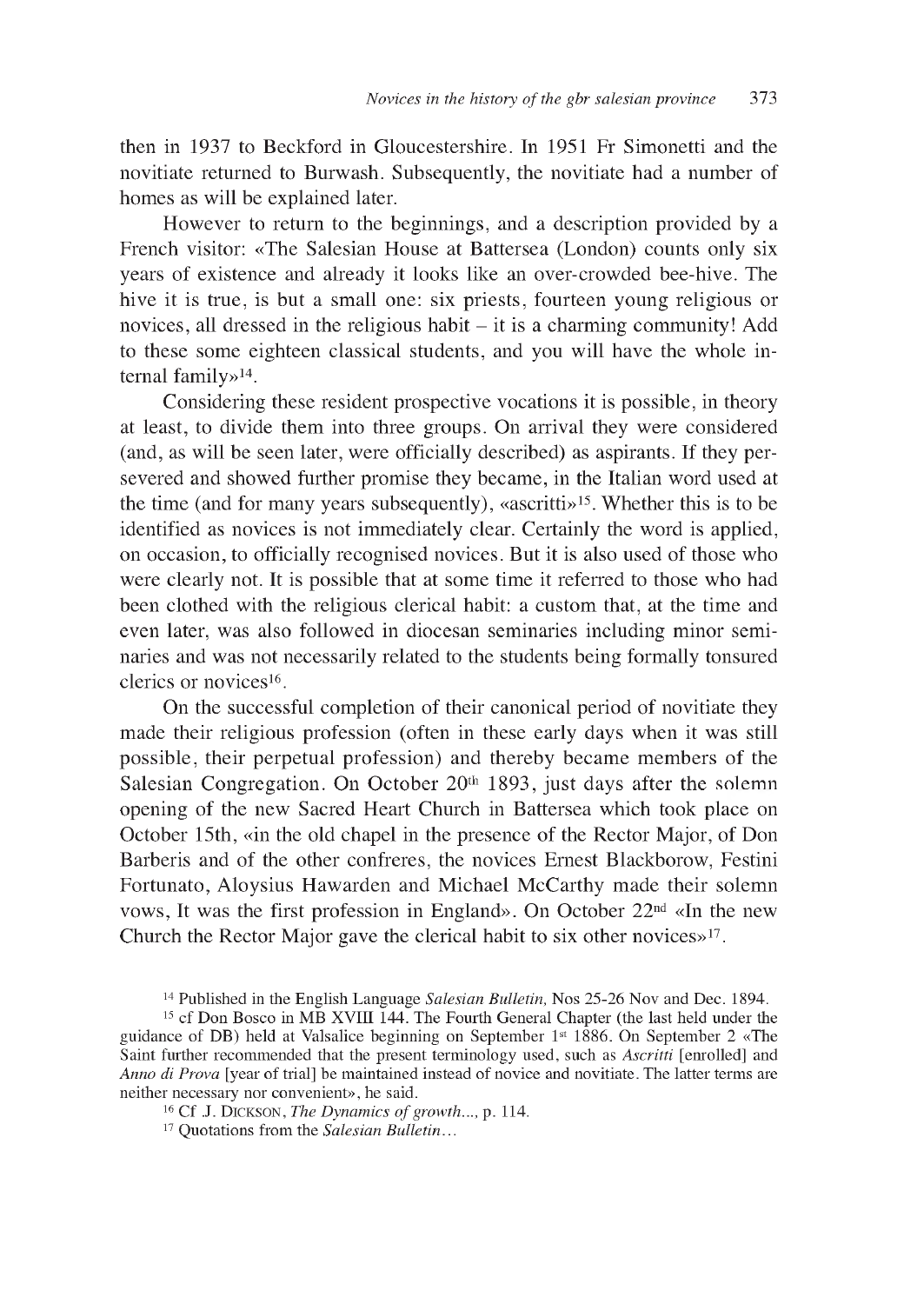In the «Elencos» (from 1872 annually published lists of the communities throughout the Congregation) there are separate lists of aspirants and *ascritti* at Battersea between the years 1891 and 1895. From 1896 aspirants are no longer mentioned under that title and the lists of *ascritti* continue. Indeed *ascritti* are later to be found in the lists of other communities when these begin to be opened - beginning with Burwash in 1898 (when this had been opened specifically as the novitiate - with 6 *ascritti),* but also in Cape Town in 1899, and again 1902-1908; Farnborough in 1903, 1905 and 1908; London/St Georges in 1904, London/St. Joseph and St. Casimir in 1906 and 1908, and London/Wandsworth in 1907.

These almost certainly refer to aspirants prior to their becoming novices, or perhaps, to use terms from a later period, postulants or pre-novices (even though some were perhaps already clothed in the clerical habit).

From 1920 (in Burwash) and 1921 onwards (in Cowley, Oxford) *ascritti* are found only in the officially erected novitiate house and the task of counting the number of novices is therefore made that much easier!

In 1937 Beckford becomes the novitiate house (NB *again the dates refer to the elenco - the actual date will be the autumn of the previous year when the academic/novitiate year began)*

It should be noted that at the beginning of the 1900s in some years there were two novitiates and two novice masters, one in England and one in South Africa. During the Second World War (1939-1945) there were two novitiates and two novice masters, one in England and one in Ireland (1942-5). In the 1960s, in some years there were two novitiates and two novice masters (in England and South Africa - 1960-1962; in South Africa and Ireland 1967; and briefly for some years even three: in England, Ireland and South Africa - 1963-1966); in one year there was only one, that in Ireland (1968). In some years there were no novices at all in England: 1917-1919; 1969-1970; 1994; 2001-2004; 2006-2007).

In the early years especially, but even later, it is no easy matter determining just how many novices entered the novitiate.

In later years, when the names of some individuals are found in the lists of novices in successive years, it is possible that these are examples (at least some of them) of the extension of the novitiate («but not beyond six months»)<sup>18</sup>.

Not withstanding all these reservations, in the view of the present author, the figures given in the accompanying lists for the number of novices in

<sup>18</sup> Salesian General Regulations 93; CIC 653.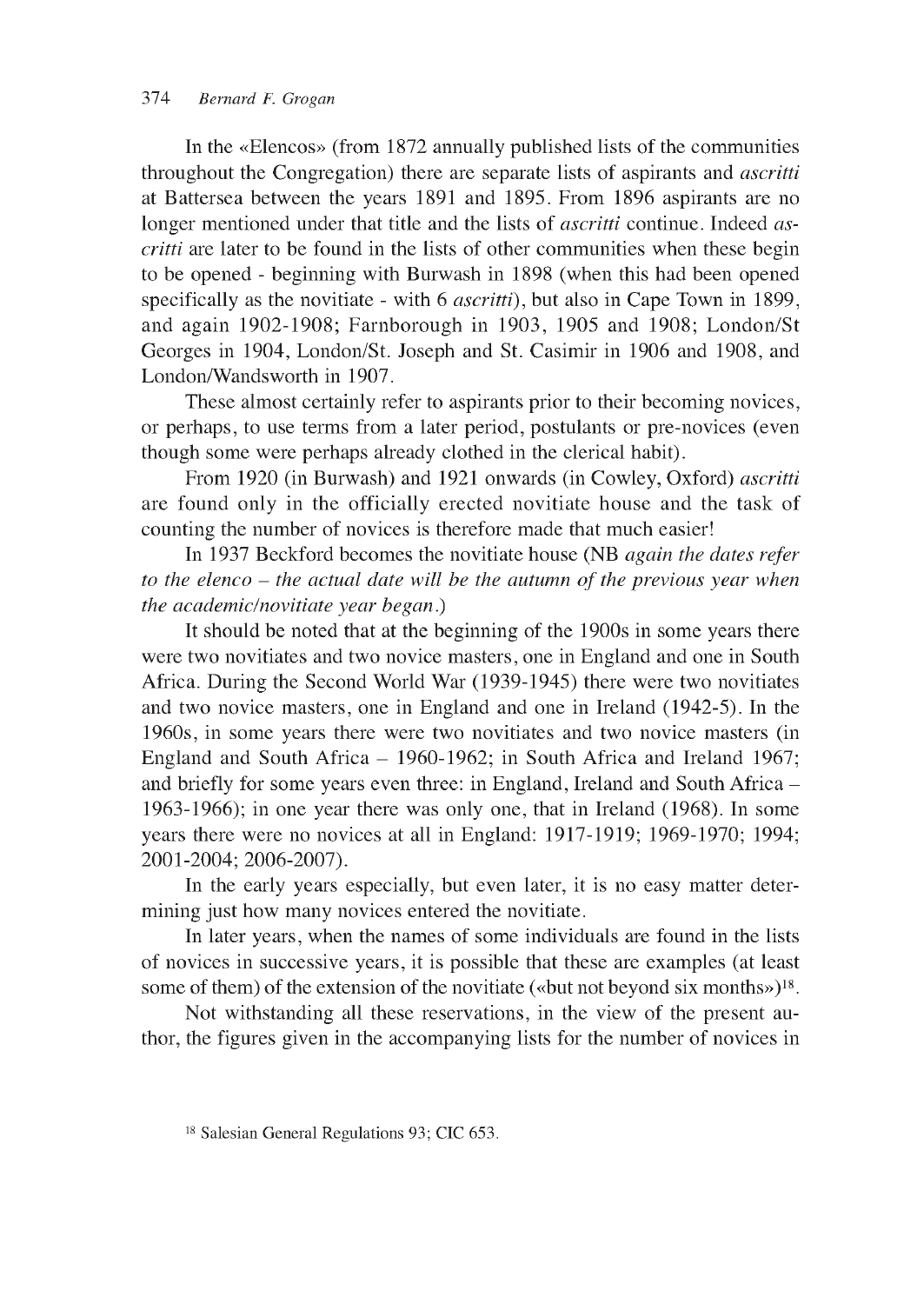the period covered by this study can be considered as accurate as they possibly can be.

Because of the nature of the other records available, even more accurate is the number of those professed during this period, of those who died and those who left the Congregation while members of the Province in its various forms over the years.

| Decade 90-99 00-09 10-19 20-29 30-39 40-49 50-59 60-69 70-79 80-89 90-99 2000+ |    |     |    |     |     |     |     |     |    |  |  |
|--------------------------------------------------------------------------------|----|-----|----|-----|-----|-----|-----|-----|----|--|--|
| Novices                                                                        | 45 | 129 | 45 | 210 | 356 | 253 | 255 | 235 | 56 |  |  |
| Professed                                                                      | 19 | 67  | 35 | 142 | 253 | 142 | 165 | 159 |    |  |  |

Thus there have been 1644 Novices during this period of whom 1050 made their first religious profession in the Salesian Congregation.

When considering and comparing these numbers it should be remembered that from 1969, when the Vice Province of Ireland and South Africa was established as a separate circumscription with responsibility for its own houses and novices, the numbers refer only to the GBR Province (which still included Malta). However, in 1980 Malta became a Delegation of the Irish Province; and in 2004 after 25 years as part of the GBR Province, Liberia became part of the West Africa English-speaking Vice Province (AFW) leaving the houses of England and Scotland alone to constitute the GBR Province in its latest form. At 31 December 2007 this meant 8 houses and 85 Salesian confreres.

In the years under consideration a number of professed Salesians left the Congregation: most of them at the expiry of their temporary vows, others by dispensation. Some priests joined the secular clergy while others left the priesthood altogether.

|         | Pre<br>1919 | 1920<br>1939 | 1940<br>1949 | 1950<br>1959   | 1960<br>1964   | 1965<br>1969 | 1970<br>1974 | 1975<br>1979 | 1980<br>1989   | 1990<br>1999   | 2000<br>2007   | Tot. |
|---------|-------------|--------------|--------------|----------------|----------------|--------------|--------------|--------------|----------------|----------------|----------------|------|
|         |             |              |              |                |                |              |              |              |                |                |                |      |
| Clerics | 31          | 54           | 40           | 48             | 28             | 34           | 18           | 17           | 10             | 6              |                | 287  |
| LBrs    | 3           | 23           | 15           | 16             | 12             | 20           | 5            | 3            | 3              | 3              | $\Omega$       | 103  |
| Priests | 10          | 5            |              | $\overline{4}$ | $\overline{2}$ | 10           | 5            | 8            | $\overline{4}$ | $\overline{2}$ |                | 52   |
| Deacon  |             | $\theta$     | $\theta$     | $\theta$       | $\theta$       | $\Omega$     |              | $\Omega$     |                | $\Omega$       | $\Omega$       | 3    |
|         |             |              |              |                |                |              |              |              |                |                |                |      |
| Total   | 45          | 82           | 56           | 68             | 42             | 64           | 29           | 28           | 18             | 11             | $\overline{2}$ | 445  |